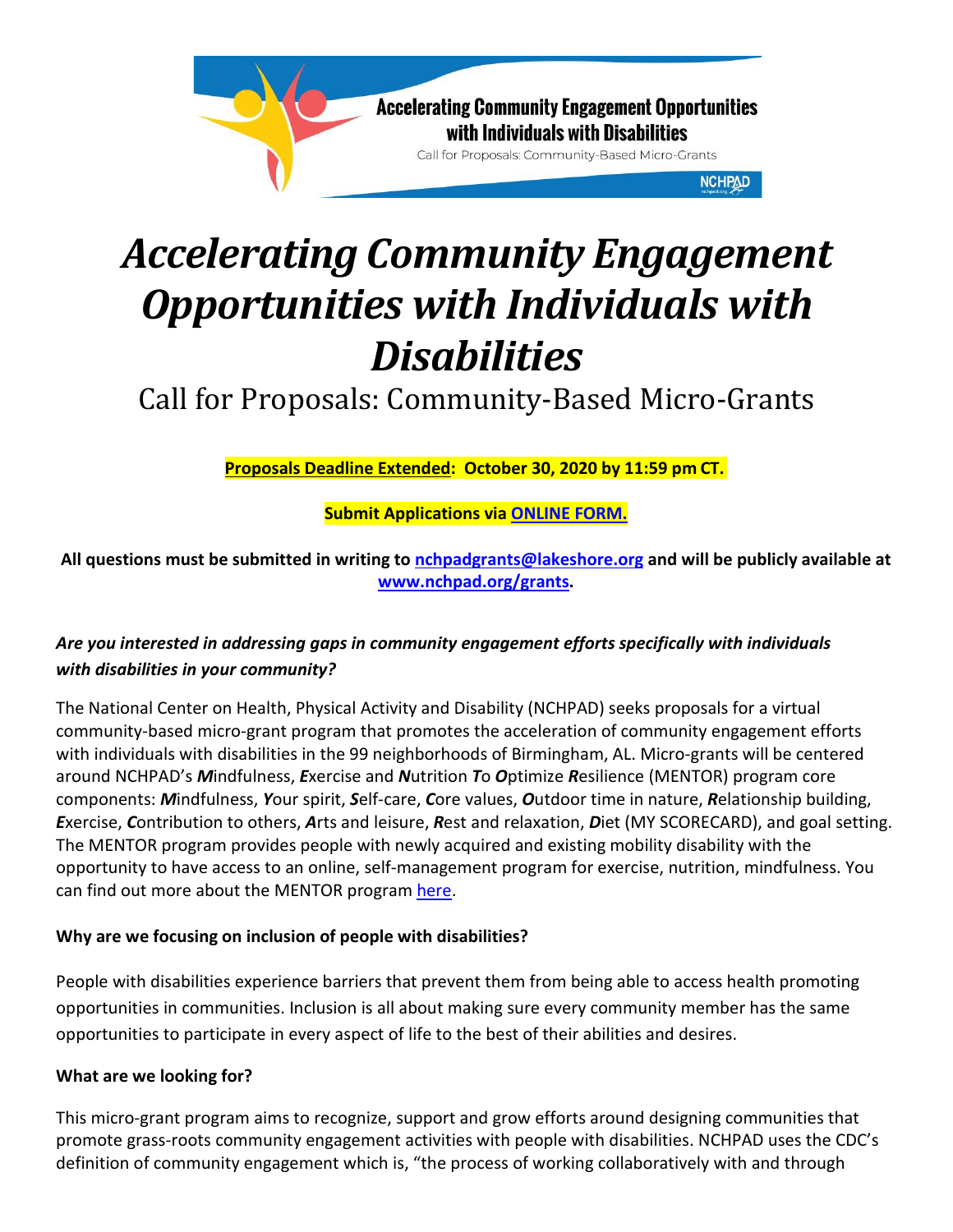

groups of people affiliated by geographic proximity, special interest, or similar situations to address issues affecting the well-being of those people." We are looking for communities that are willing to participate in a two-part virtual micro-grant. Part 1 will focus on participating in a weekly community engagement training over a three-week once per week time-period facilitated by NCHPAD. The training will focus on developing innovative strategies for increasing community engagement efforts in local communities followed by periodic check-ins in the months of November and December. In part 2 of the micro-grant, applicants will use the information learned in the community engagement training to accelerate a virtual three-month innovative inclusive community engagement project with individuals with disabilities in their local community that focuses on the MY SCORECARD.

This program will award up to \$20,000 for up to five projects.

Example community engagement activities are listed below.

#### **Mindfulness:**

Ex. Have a free mindfulness class geared toward how to cope and live with restrictions related to COVID-19. This class could be offered virtually and taught by a mindfulness teacher.

## **Spirituality:**

Ex. Have local spiritual leaders teach classes about spirituality and how to live a spiritual life. Local spiritual centers can provide ways to be involved in their communities.

#### **Self-care:**

Ex. Bi-weekly lunch and learn seminars about various healthcare topics and how to navigate the healthcare system.

#### **Relationships:**

Ex. Weekly coffee meeting (or virtual meeting) to talk and build relationships with people in the community.

#### **Exercise:**

Ex. Weekly exercise professionals talk about the importance of exercise and where to exercise within your community.

#### **Contribution to others:**

Ex. Twice per month have guest speakers within the community talk about their organizations and how to volunteer.

#### **Arts & entertainment:**

Ex. Monthly classes taught by local professionals that focus on different forms of art.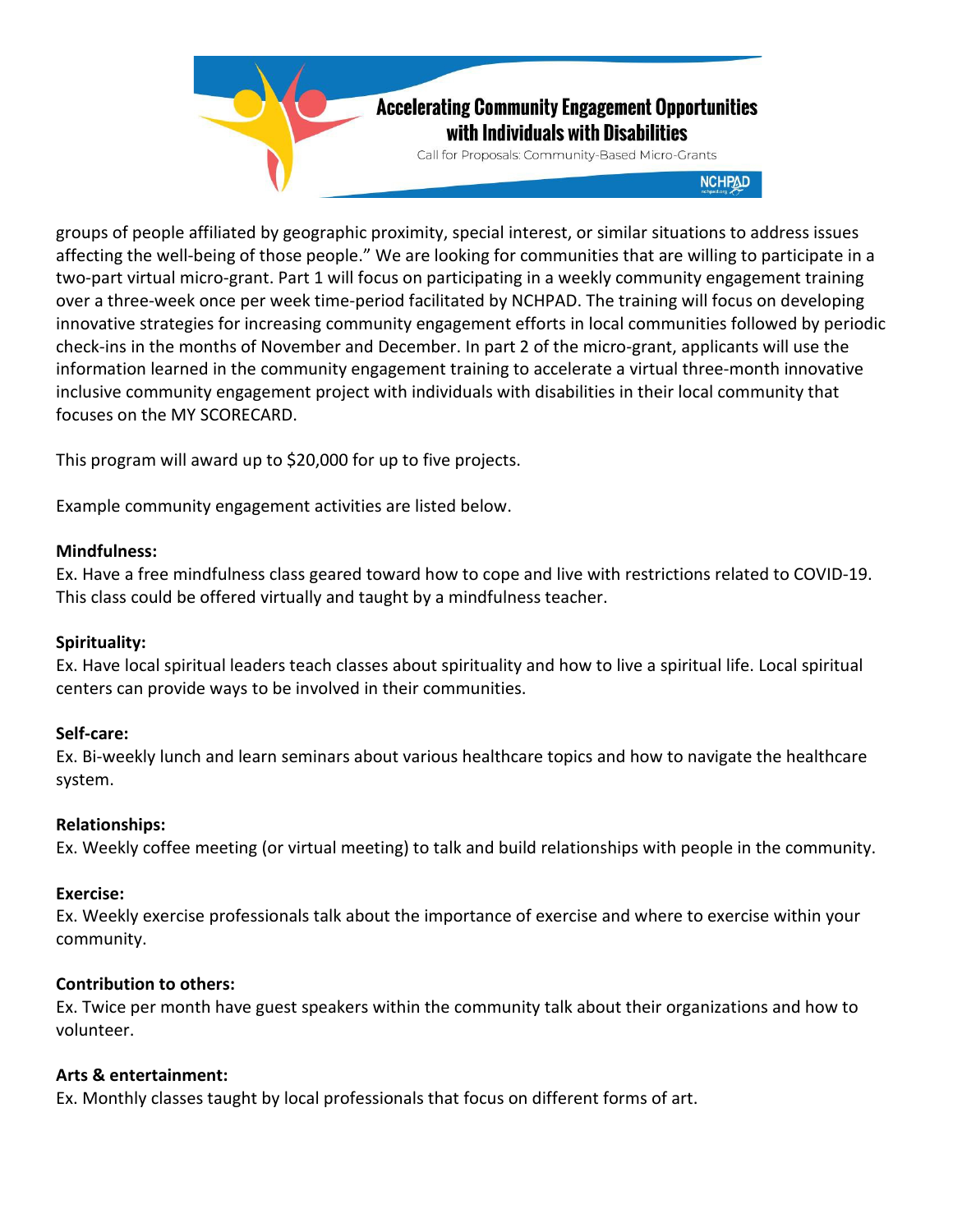

## **Rest & relaxation:**

Ex. Monthly seminars about how to sleep better and learn about ways to relax.

## **Diet:**

Ex. Build an accessible garden within your community and have weekly cooking classes using the vegetables from the garden.

As part of this proposal, you should:

- 1. Identify community engagement activities that are being planned or implemented in your community. Applicants can also create their own virtual community engagement activities.
- 2. Describe how you will work to ensure current or newly developed community engagement effortsare virtual and inclusive of people with disability.
- 3. Identify partners who will be involved in planning and implementing the virtual inclusive community engagement activities.

# If funded, you will:

- 1. Participate in the three-week once per week community engagement training.
- 2. Gather community feedback on making the community engagement activity inclusive of people with disabilities.
- 3. Finalize the planning of the inclusive community engagement activity.
- 4. Implement the inclusive community engagement activity.
- 5. Submit a final report on the inclusive community engagement activity.

# **Project Requirements:**

- Demonstrate that a virtual community engagement activity has strong potential to increase disability access and inclusion.
- Demonstrate how your project will have a broad impact with people with disabilities in an identified community. For example, an implementation project that occurs across an entire neighborhood or multiple neighborhoods rather than a smaller portion of the neighborhood (s).
- Demonstrate involvement throughout the whole project of local disability representatives, defined as a person with a disability or a person representing an organization that serves/advocates for persons with disabilities.
- Complete project in the specified timeline.
- Receive a three-week once per week community engagement training followed by periodic check-ins in the months of November and December in addition to technical assistance by NCHPAD staff.
- Submit a brief final report 30 days after completion of the project period (template provided by NCHPAD).
- Work with the NCHPAD evaluation team at regular intervals throughout the project period.
- Agree to have project publicly shared and reported by NCHPAD.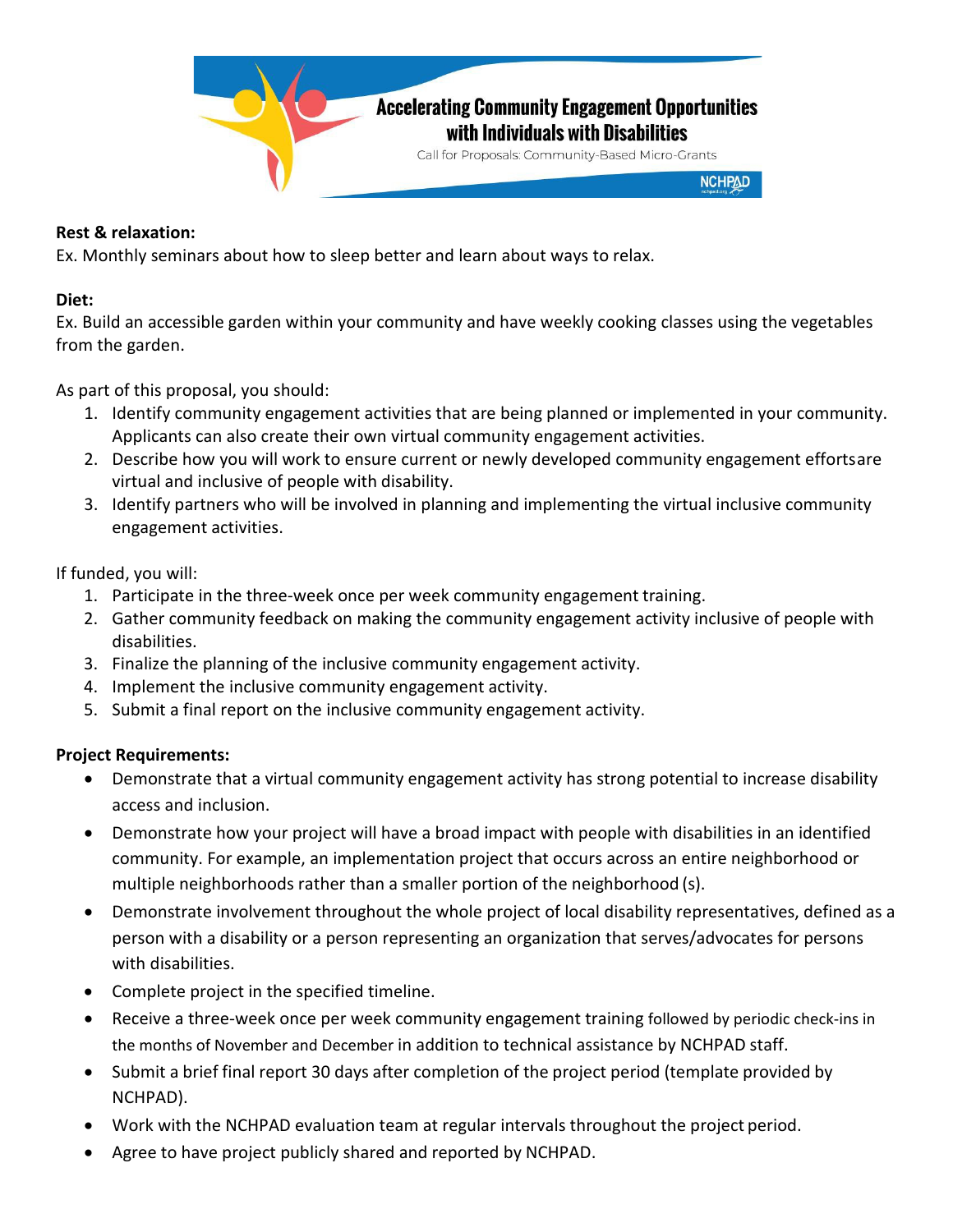

# **The following types of projects will** *NOT* **be considered:**

- Projects with no disability representation.
- Projects that are not at the community level (i.e. only accessible to limited number of people).
- Projects that do not incorporate current local guidelines regarding social distancing and other precautions related to COVID-19
- Projects that do not demonstrate community involvement and feedback.

# **Who can apply?**

This funding opportunity is open to the 99 neighborhoods in Birmingham, AL. Project applications should be submitted by the local neighborhood president or representative.

# **Award Information:**

| Award ceiling:              | \$20,000                        |
|-----------------------------|---------------------------------|
| Estimated number of awards: | 5                               |
| Length of project period:   | ~five months                    |
| Estimated start date:       | October 26 <sup>th</sup> , 2020 |

Funding decisions will be made for a project period of ~9 months inclusive of the three-week community engagement training and the periodic check-ins in the months of November and December., beginning on October 26, 2020 and ending on March 31, 2021. Award is contingent upon the availability of funds and receipt of satisfactory progress reports. Payment of funds will occur through a Fee for Service contract with 50% of the project awards upfront and the remaining 50% upon completion of the final report. Indirect costs or overhead are not permitted.

## **Application Submission:**

Applications for this cooperative agreement include completion of the required **project narrative, budget and budget justification**. Please fill out all application questions using the **Online Form**. The narrative, budget and budget justification should be attached to your Online Form.

The Project Narrative portion of the application is where the proposed project should be described and address each of the application questions. The Project Narrative section of the application must be singlespaced on 8.5 X 11" paper with 1" margins on all sides, and a standard font size of not less than 12. The project narrative must not exceed 6 single-spaced pages. For project narratives that exceed 6 single-spaced pages, NCHPAD will instruct reviewers to disregard all of the content on the pages beyond the 6th page. The page limit does not apply to the budget and budget justification. However, the page limit does apply to all of the project narrative section. Evaluation support will be provided by NCHPAD.